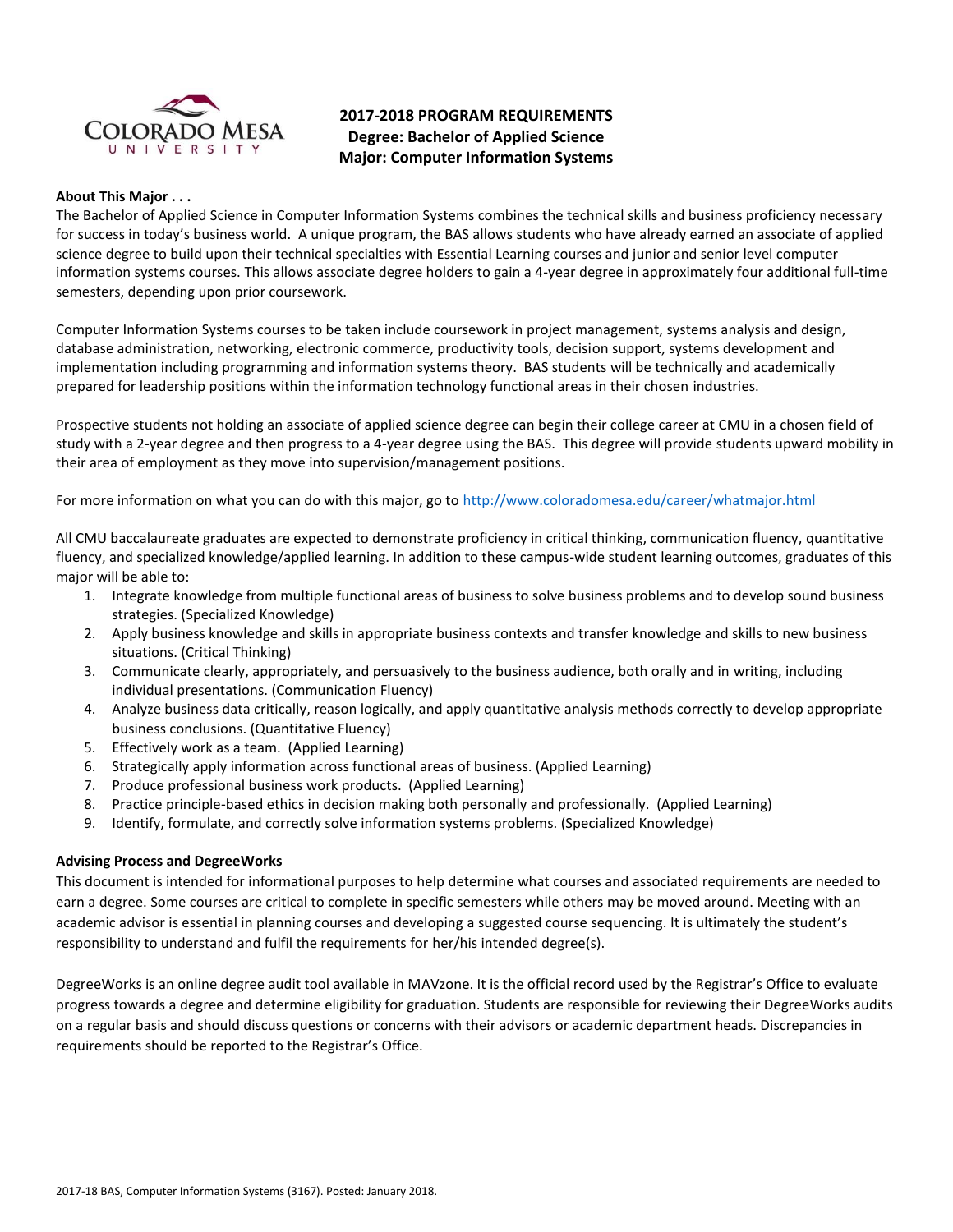# **Graduation Process**

Students must complete the following in the first two months of the semester prior to completing their degree requirements:

- Review their DegreeWorks audit and create a plan that outlines how unmet requirements will be met in the final semester.
- Meet with their advisor and modify their plan as needed. The advisor must approve the final plan.
- Submit the "Intent to Graduate" form to the Registrar's Office to officially declare the intended graduation date and commencement ceremony plans.
- Register for all needed courses and complete all requirements for each degree sought.

Submission deadlines and commencement details can be found at [http://www.coloradomesa.edu/registrar/graduation.html.](http://www.coloradomesa.edu/registrar/graduation.html)

If a student's petition for graduation is denied, it will be her/his responsibility to consult the Registrar's Office regarding next steps.

### **INSTITUTIONAL DEGREE REQUIREMENTS**

The following institutional degree requirements apply to all CMU Bachelor of Applied Science (BAS) degrees. Specific programs may have different requirements that must be met in addition to institutional requirements.

- 120 semester hours minimum.
- Students must complete a minimum of 30 of the last 60 hours of credit at CMU, with at least 15 semester hours in major discipline courses numbered 300 or higher.
- 33 upper-division credits.
- 2.00 cumulative GPA or higher in all CMU coursework.
- A course may only be used to fulfill one requirement for each degree/certificate.
- No more than six semester hours of independent study courses can be used toward the degree.
- Non-traditional credit, such as advanced placement, credit by examination, credit for prior learning, cooperative education and internships, cannot exceed 30 semester credit hours for a baccalaureate degree; A maximum of 15 of the 30 credits may be for cooperative education, internships, and practica.
- Pre-collegiate courses (usually numbered below 100) cannot be used for graduation.
- Capstone exit assessment/projects (e.g., Major Field Achievement Test) requirements are identified under Program-Specific Degree Requirements.
- The Catalog Year determines which program sheet and degree requirements a student must fulfill in order to graduate. Visit with your advisor or academic department to determine which catalog year and program requirements you should follow.
- See "Requirements for Undergraduate Degrees and Certificates" in the catalog for a complete list of graduation requirements.

#### **PROGRAM-SPECIFIC DEGREE REQUIREMENTS**

- To be admitted to the B.A.S. degree, an applicant must possess an A.A.S. degree from an accredited school in computer information systems, computer programming, electronic engineering technology, information technology, network technology, telecommunications, or related area such as computer aided design or graphics design. Any exceptions to this must be approved in advance by the department BAS advisor and the academic department head. All students must meet with the BAS advisor to plan and schedule all classes.
- Requests for more than 6 hours of cooperative education internship must be approved by the advisor.
- As an entrance requirement, a student must have a proficiency in advanced computer literacy, which is defined as having taken CISB 101 (or equivalent); and CISB 260 or TECI 260 (or equivalent).
- A grade of "C" or higher is required in each course in the major.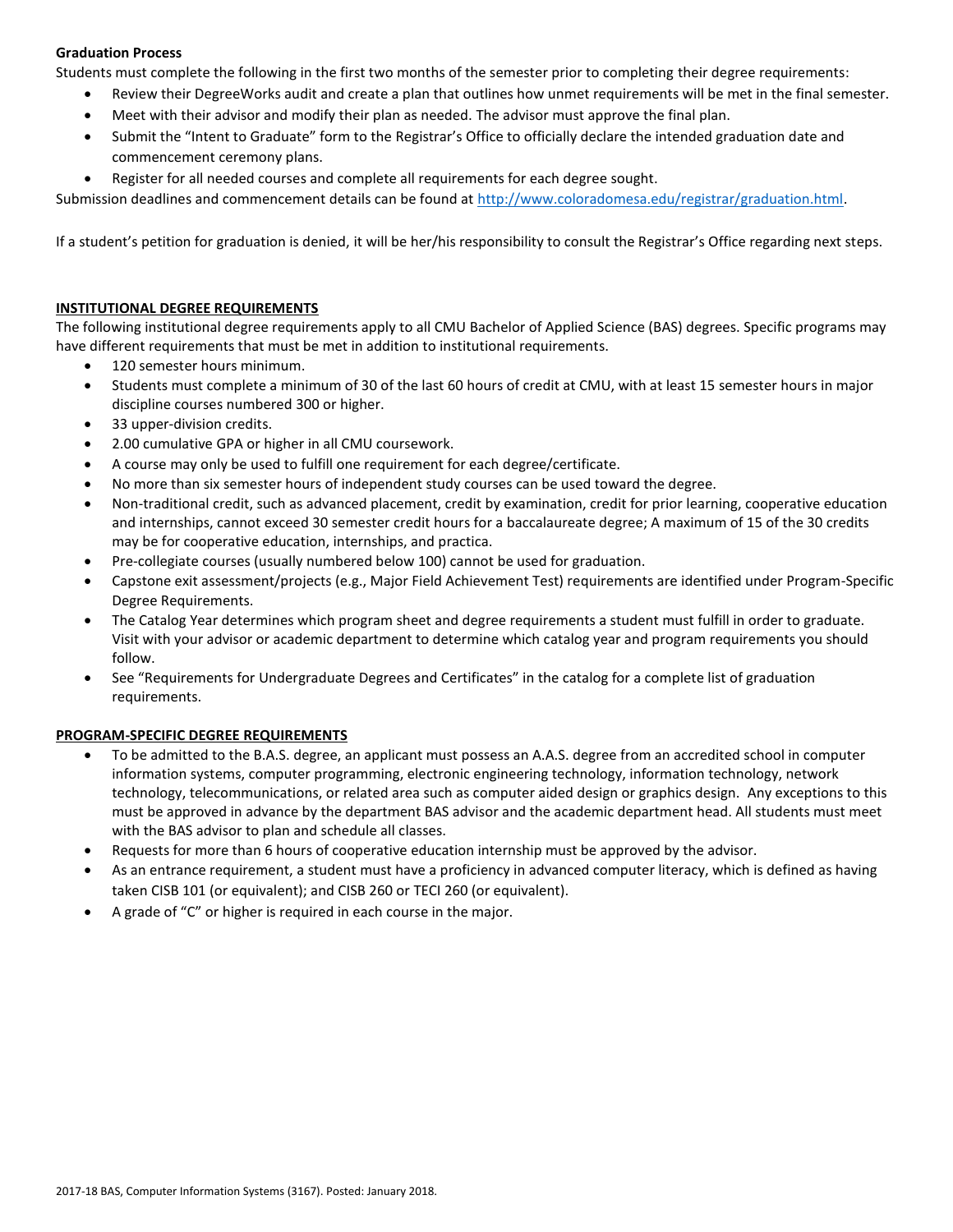### **ESSENTIAL LEARNING REQUIREMENTS** (31 semester hours)

See the current catalog for a list of courses that fulfill the requirements below. If a course is an Essential Learning option and a requirement for your major, you must use it to fulfill the major requirement and make a different selection for the Essential Learning requirement.

**English** (6 semester hours, must receive a grade of "C" or better and must be completed by the time the student has 60 semester hours.)

- $\Box$  ENGL 111 English Composition (3)
- ENGL 112 English Composition (3)

**Mathematics** (3 semester hours, must receive a grade of "C" or better, must be completed by the time the student has 60 semester hours.)

 MATH 113 -College Algebra (4\*) \*3 credits apply to the Essential Learning requirements and 1 credit applies to elective credit

#### **Humanities** (3 semester hours)

 $\Box$  Select one Humanities course (3)

### **Social and Behavioral Sciences** (6 semester hours)

- $\square$  ECON 201 Principles of Macroeconomics (3)
- $\square$  ECON 202 Principles of Microeconomics (3)

### **Natural Sciences** (7 semester hours, one course must include a lab)

- $\Box$  Select one Natural Sciences course (3)
- $\Box$  Select one Natural Sciences course with a lab (4)

#### **History** (3 semester hours)

 $\square$  Select one History course (3)

### **Fine Arts** (3 semester hours)

 $\Box$  Select one Fine Arts course (3)

# **OTHER LOWER-DIVISION REQUIREMENTS**

# **Wellness Requirement** (2 semester hours)

- $\Box$  KINE 100 Health and Wellness (1)
- $\Box$  Select one Activity course (1)

# **Essential Learning Capstone** (4 semester hours)

Essential Learning Capstone must be taken after completion of the Essential Learning English and Mathematics requirements, and when a student has earned between 45 and 75 hours.

- $\Box$  ESSL 290 Maverick Milestone (3)
- $\square$  ESSL 200 Essential Speech (1)